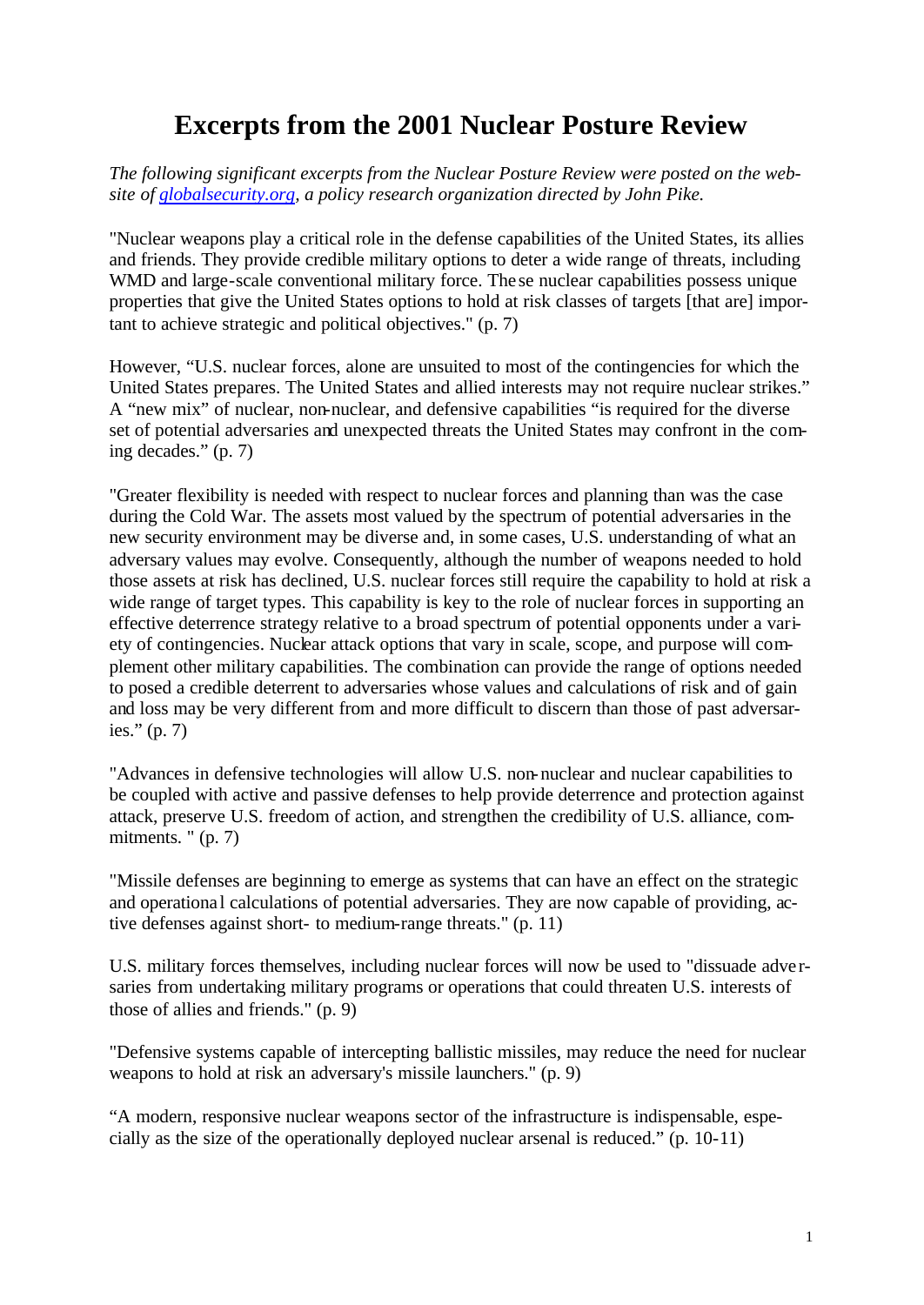"The planning process [for the New Triad] not only must produce a variety of flexible, preplanned non-nuclear and nuclear options, but also incorporate sufficient adaptability to support the timely construction of additional options in a crisis or unexpected conflict." (p. 11)

### **II. "CONTRIBUTIONS OF THE NEW TRIAD TO DEFENSE POLICY GOALS" (p.12)**

#### **(Assure, Dissuade, Deter, Defeat)**

"**ASSURE**" —"U.S. nuclear forces will continue to provide assurance to security partners, particularly in the presence of known or suspected threats of nuclear, biological, or chemical attacks or in the event of surprising military developments. This assurance can serve. to reduce the incentives for friendly countries to acquire nuclear weapons of their own to deter such threats and circumstances. Nuclear capabilities also assure the U.S. public that the United States will not be subject to coercion based on a false perception of U.S. weakness among potential adversaries. (p. 12)

"Defense of the U.S. homeland and protection of forward bases increase the ability of the United States to counteract WMD-backed coercive threats and to use its power projection forces in the defense of allies and friends." (p. 13)

"**DISSUADE**" — "Systems capable of striking a wide range of targets throughout an adve rsary's territory may dissuade a potential adversary from pursuing threatening capabilities. For example, a demonstration of the linkage between long-range precision strike weapons and real-time intelligence systems may dissuade a potential adversary from investing heavily in mobile ballistic missiles." (p. 12)

"Defenses can make it more arduous and costly for an adversary to compete militarily with or wage war against the United States. The demonstration of a range of technologies and systems for missile defense can have a dissuasive effect on potential adversaries. The problem of countering missile defenses, especially defensive systems with multiple layers, presents a potential adversary with the prospect of a difficult, time-consuming and expensive undertaking," (p. 13)

"The capacity of the infrastructure to upgrade existing weapon systems, surge production of weapons, or develop and field entirely new systems for the New Triad can discourage other countries from competing militarily with the United States." (p. 14)

"**DETER**" — "[Missile] [D]efense of U.S. territory and power projection forces, including U.S forces abroad, combined with the certainty of U.S. ability to strike in response, can bring into better balance U.S. stakes and risks in a regional confrontation and thus reinforce the credibility of U. S. guarantees; designed to deter attacks on allies and friends."

"The [defense R&D and industrial] infrastructure must provide confidence in the reliability of the nuclear stockpile and the ability of command and control structures to withstand attack. More broadly, [it] helps to enhance deterrence of aggression by supporting improved U.S. capabilities to hold at risk high-value targets in the face of an adversary's efforts to conceal, harden, and disperse them." (p. 14)

"**DEFEAT**" — "Composed of both non-nuclear systems and nuclear weapons, the strike element of the New Triad can provide greater flexibility in the design and conduct of military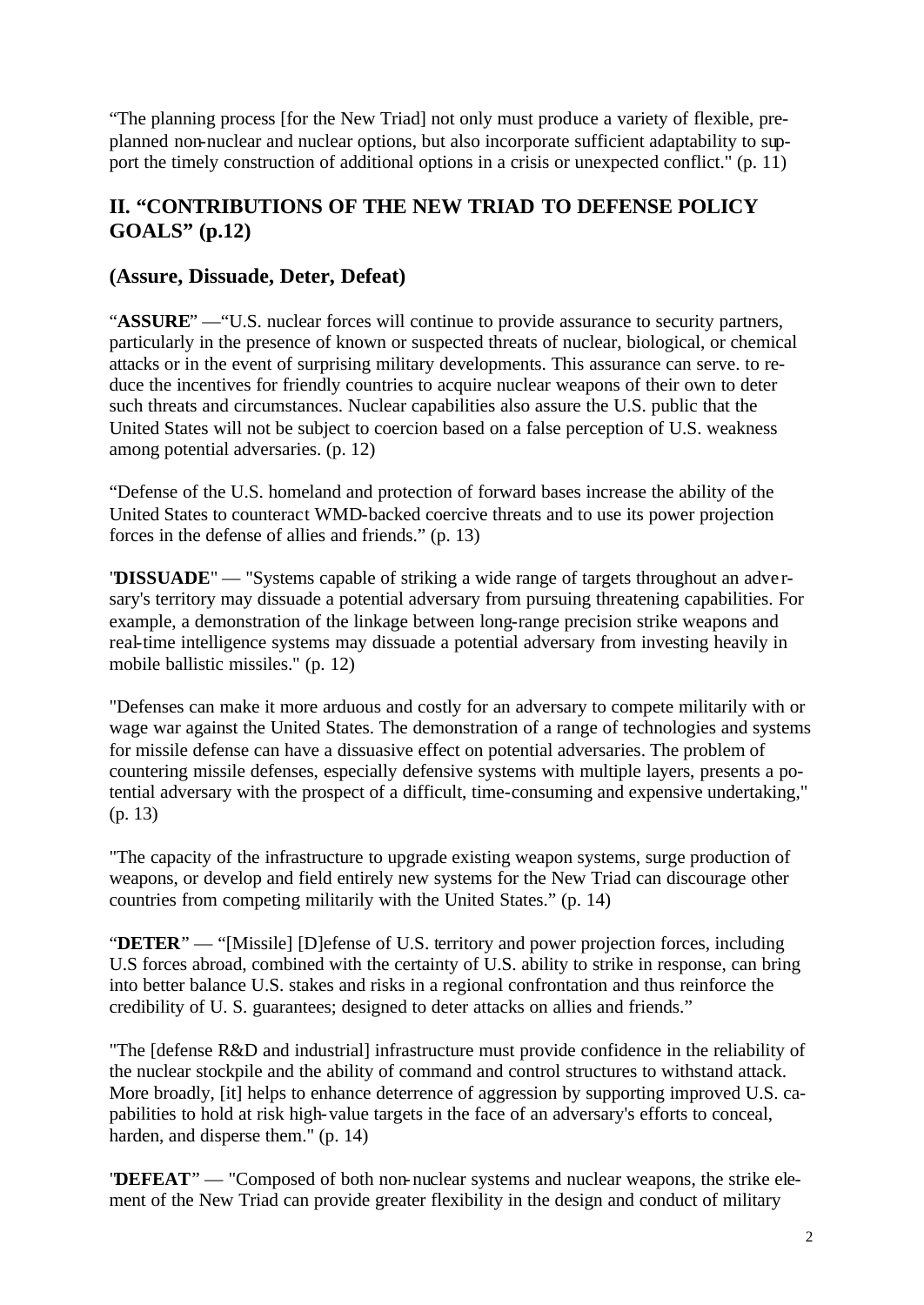campaigns to defeat opponents decisively. Non-nuclear strike capabilities may be particularly useful to limit collateral damage and conflict escalation. Nuclear weapons could be employed against targets able to withstand non-nuclear attack, (for example, deep underground bunkers or bio-weapon facilities)." (p. 12-13)

"Missile defenses could defeat small-scale missile attacks intended to coerce the United States into abandoning an embattled ally or friend. Defenses that provided protection for strike capabilities of the New Triad and for other power projection forces would improve the ability of the United States and its allies and friends to counterattack an enemy. They may also provide the President with an option to manage a crisis involving one or more missile and WMDarmed opponents." (p. 12)

### **COMMAND, CONTROL, PLANNING, AND INTELLIGENCE (p. 15)**

"As forces are incrementally changed to meet the New Triad force requirements, command and control (C2) becomes more critical to ensure the effectiveness of the elements of the residual force structure… Strike options will require intricate planning, flexibility, and interface with decision makers throughout the engagement process. Command and control will become more complex and the supporting systems and platforms will require augmentation, modernization, and replacement." (p. 15)

"Accurate and timely targeting information can increase both the lethality of strike capabilities and the possibilities for non-nuclear strike capabilities to substitute for nuclear weapons or provide for the timely positioning of missile defense assets." (p. 15)

### **DEFENSE POLICY GOALS AND RELATED NUCLEAR WEAPONS RE-QUIREMENTS (p. 15)**

"In a fluid security environment, the precise nuclear force level necessary for the future cannot be predicted with certainty. The goal of reducing, over the next decade, the U.S. operationally deployed strategic nuclear force to the range of between 1,700 and 2,200 warheads provides a degree of flexibility necessary to accommodate changes in the security environment that could affect U.S. nuclear requirements." (p. 15)

### **SIZING THE NUCLEAR F0RCE (p. 16)**

"In setting requirements for nuclear strike capabilities, distinctions can be made among the contingencies for which the United States must be prepared. Contingencies can be categorized as immediate, potential or unexpected."

"Immediate contingencies involve well-recognized current dangers… Current examples of immediate contingencies include an Iraqi attack on Israel or its neighbors, a North Korean attack on South Korea, or a military confrontation over the status of Taiwan."

"Potential contingencies are plausible, but not immediate dangers. For example, the emergence of a new, hostile military coalition against the United States, or its allies in which one or more members possesses WMD and the means of delivery is a potential contingency that could have major consequences for U.S. defense planning, including plans for nuclear forces." (p. 16)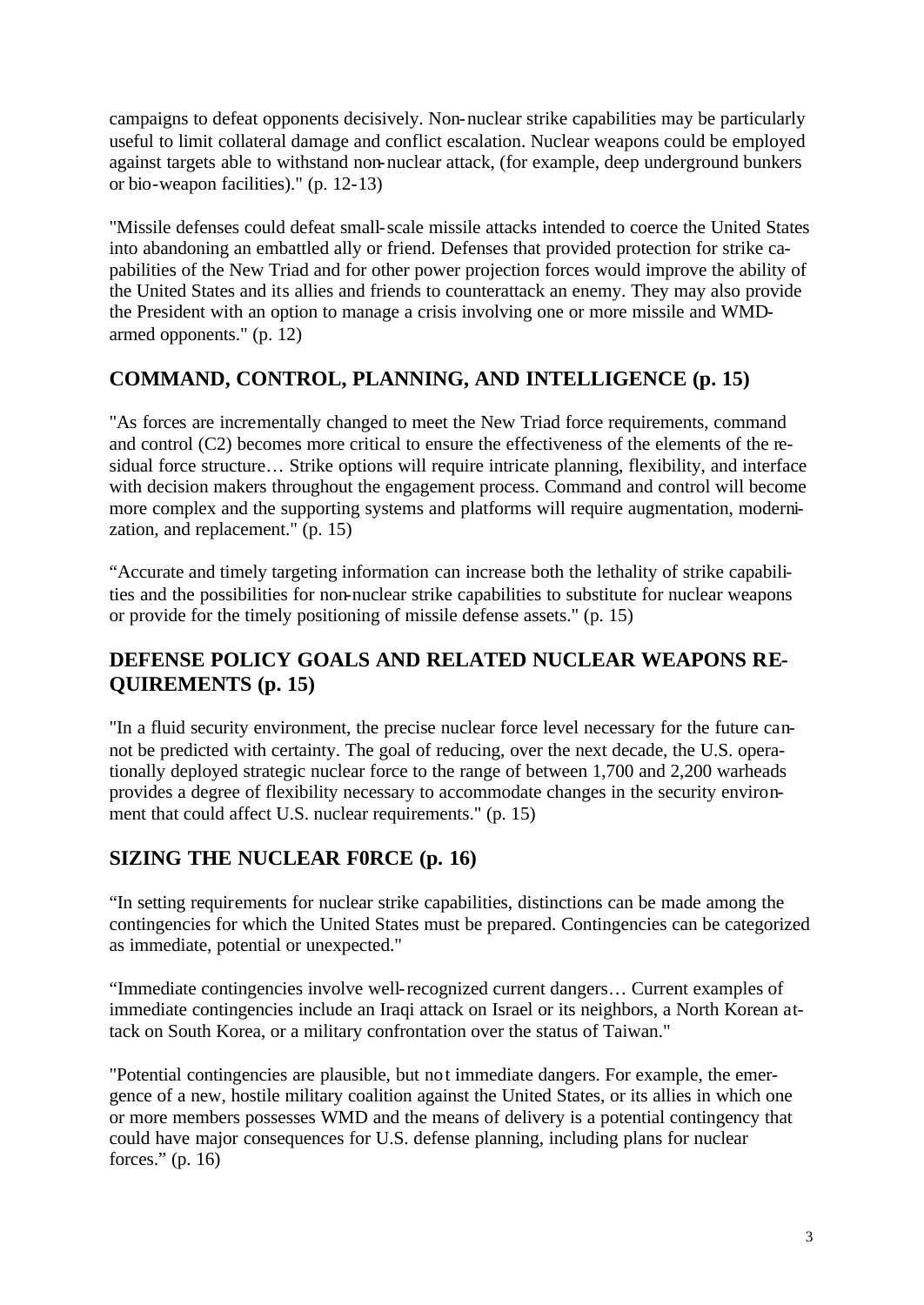Unexpected contingencies are sudden and unpredicted security challenges," like the Cuban Missile Crisis. "Contemporary illustrations might include a sudden regime change by which an existing nuclear arsenal comes into the hands of a new, hostile leadership group, or an opponents surprise unveiling of WMD capabilities." Ibid.

'North Korea, Iraq, Iran, Syria, and Libya are among the countries that could be involved in immediate, potential, or unexpected contingencies. All have longstanding hostility toward the United States and its security partners; North Korea and Iraq in particular have been chronic military concerns. All sponsor or harbor terrorists, and all have active WMD and missile programs." Ibid

"Due to the combination of China's still developing strategic objectives and its ongoing modernization of its nuclear and non nuclear forces, China is a country that could be involved in an immediate or potential contingency." (p. 16-17)

"Russia maintains the most formidable nuclear forces, aside from the United States, and substantial, if less impressive, conventional capabilities. There now are, however, no ideological sources of conflict with Moscow, as there were during the Cold War. The United States seeks a more cooperative relationship with Russia and a move away from the balance of terror policy framework, which by definition is an expression of mutual distrust and hostility. As a. result, a; [nuclear strike] contingency involving Russia, while plausible, is not expected." (p. 17)

(U) "Adjusting U.S. immediate nuclear force requirements, in recognition of the changed relationship with Russia is a, critical step away from the Cold War policy of mutual vulnerability and toward more cooperative relations." (p. 17)

(S) "Russia's nuclear forces and programs, nevertheless, remain a concern. Russia faces many strategic problems around its periphery arid its future course cannot be charted with certainty. U.S. planning must take this into account. In the event that U.S. relations with Russia significantly worsen in the future, the U.S. may need to revise its nuclear force levels and posture" (p. 17)

### **OPERATIONALLY DEPLOYED AND RESPONSIVE NUCLEAR FORCES**

"The operationally deployed forces are sized to provide the capabilities required to meet the U.S. defense goals in the context of immediate, and unexpected contingencies. That is, a sufficient number of forces must be available on short notice to counter known threats while preserving a small, additional margin in the event of a surprise development. The 1700-2200 warheads the United States is scheduled to deploy in 2012 would constitute the operationally deployed force." (p. 17)

"The responsive force is intended to provide a capability to augment the operationally deployed force to meet potential contingencies. The responsive force … retains the option for leadership to increase the number of operationally delayed forces in proportion to a severity of an evolving crisis. A responsive force need not be available in a matter of days, but in weeks, month, or even years. For example, additional bombs could be brought out of the nondeployed stockpile in days or weeks. By contrast, adding additional weapons to the ICBM force could take as long as a year for a squadron in a wing. The responsive force [also] provides a reserve from which replacements can be provided for operationally deployed weapons, that evidence reliability problems."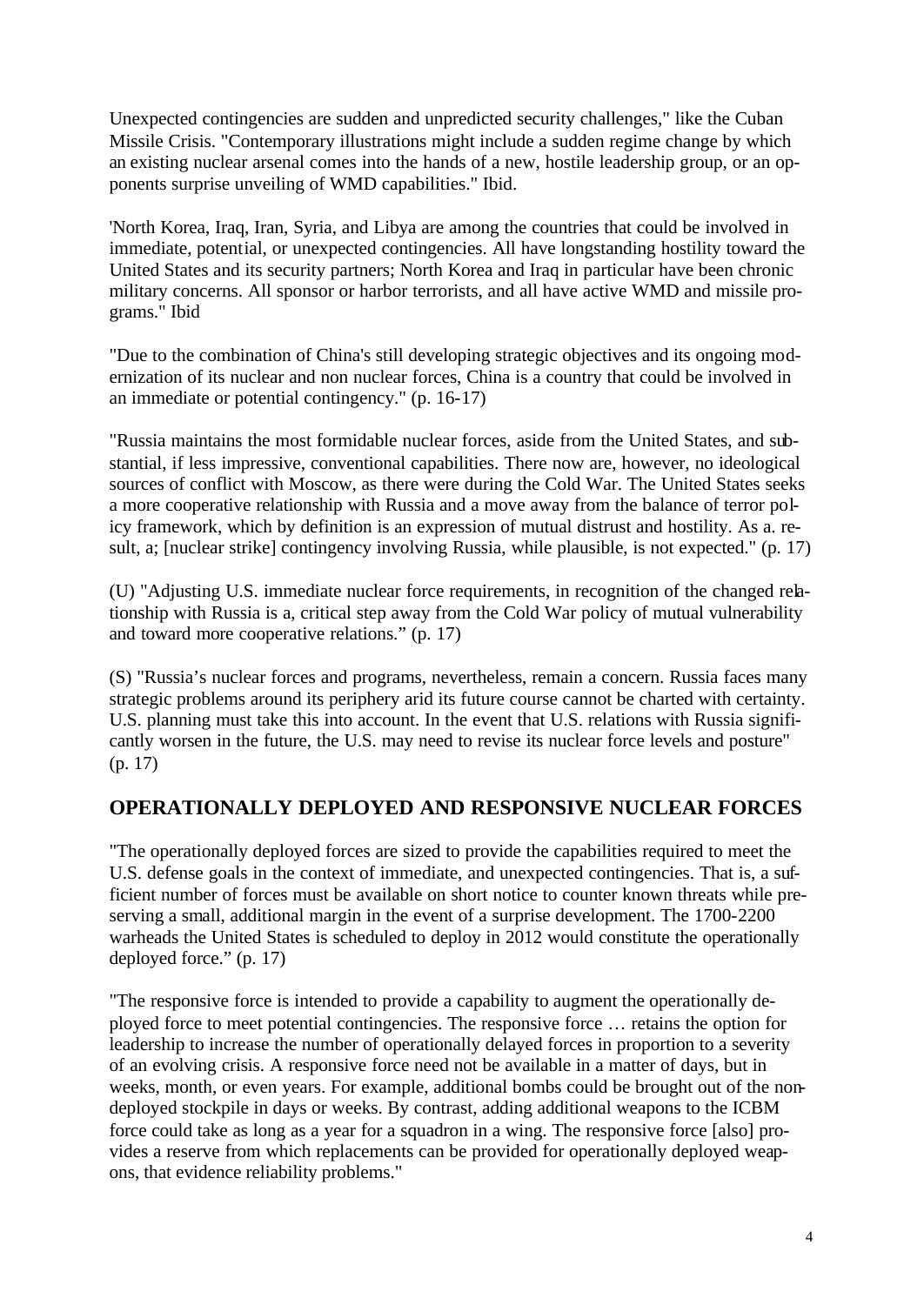### **US NUCLEAR FORCE SIZE**

"Based on current projections, an operationally deployed force of 1700 2200 strategic nuclear warheads by 2012 ...will support US deterrence policy to hold at risk what opponents value, including their instruments of political control and military power, and to deny opponents their war aims. The types of targets to be held at risk for deterrence purposes include leadership and military capabilities, particularly WMD, military command facilities and other centers of control and infrastructure that support military forces."

"The planned force, structure for 2012 comprises 14 Trident SSBNs (with two of the 14 in overhaul at stay time) 500 Minuteman II ICBMs, 76 B-52H bombers, and 21 B-2 bombers."

# **THE PATH FOR NUCLEAR REDUCTIONS**

"A conceptual path toward an operationally deployed force of 1,700-2,200 warheads in 2012 ... eliminates Peacekeeper ICBMs, removes 4 Trident SSBNs from strategic service, and downloads weapons from Trident SLBMs, Minuteman III ICBMs; and B-52H and B-2 bombers. This will result in 3,300 operationally deployed strategic nuclear warheads by 2007 (SLBM warheads for SSBNs in overhaul will not be counted as operationally deployed because those submarines are unavailable for alert patrols)." (p. 19)

"Subsequent reductions below the 3,800 operationally deployed warheads can be achieved through. a variety of methods. The precise method will be determined in the course of periodic reviews the Department will conduct beginning in 2003. The Secretary of Defense will direct that these reviews be undertaken with the participation of the Chairman of the Joint Chief's of Staff, the Commander in Chief of U.S. Strategic Forces Command, and the NNSA. Administrator." (p. 19)

### **III. CREATING THE NEW TRIAD**

"To meet the demands of the New Triad, and overhaul of existing capabilities is needed, This includes improving the tools used to build and execute strike plans so that the national leadership can adapt pre planned options, or construct new options, during highly dynamic crisis situations." (p. 23)

"In addition, the technology base and production readiness infrastructure of both DoD and NNSA must be modernized so that the United States will be able to adjust to rapidly changing situations ....adjustments may be needed to match capabilities of the remaining nuclear forces to new missions... a need may arise to modify, upgrade, or replace portions of the extant nuclear force or develop concepts for follow on nuclear weapons better suited is the nation's needs. It is unlikely that a reduced version of the Cold War nuclear arsenal will be precisely the nuclear force that the United agitates will require in 2012 and beyond." (p. 23)

"The FY04 DPG [Defense Planning Guidance] will provide guidance to coordinate and deconflict requirements for nuclear and non nuclear systems." (p. 24)

"Initiatives refected in the proposed FY03-07 Future Years Defense Plan (FYPD) include:

• *Mobile and Relocatable Targets*. DoD proposed to develop a systems-level approach, applied across the Services, for holding at risk critical mobile targets.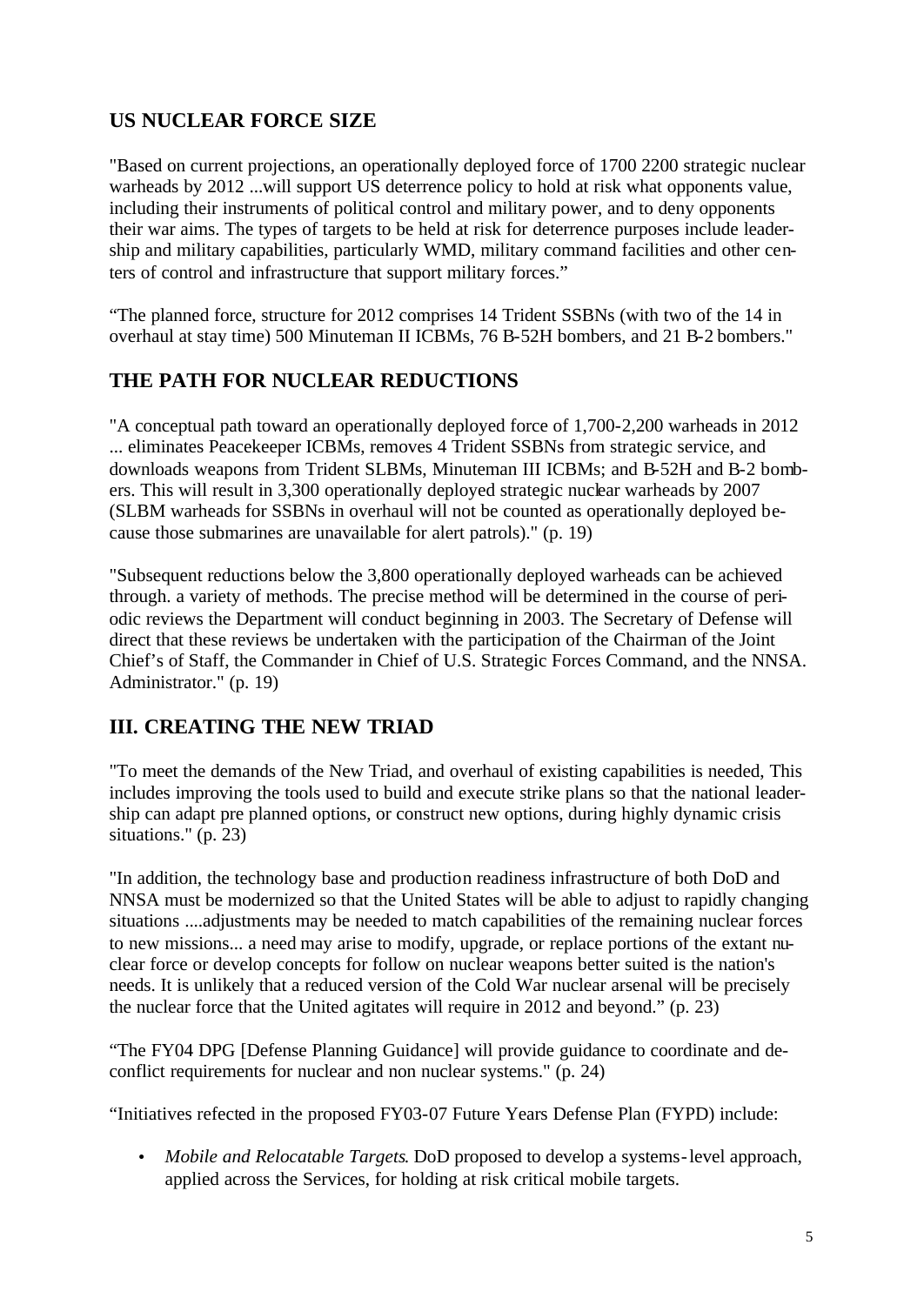- *Defeating Hard and Deeply-Buried Targets*. DoD would implement a program to improve significantly the means to locate, identify, characterize, and target adversarial hard and deeply buried targets.
- *Long Range Strike*. DoD will pursue a systems level approach to defeat critical fixed and mobile targets at varying ranges, in all terrain and weather conditions, and in denied areas.
- *Guided Missile Submarines (SSGNs)*. DoD has proposed to fund the conversion of four SSBNs, withdrawn from the strategic nuclear service, to SSGN configuration.
- *Precision Strike*. Effort to increase the number of targets than can be attacked on a single mission. Elements include a "Malfunction Information Distribution System" to provide "a jam-resistant, secure, digital network for exchange of critical information for strike capabilities," a "Joint Air-to-Surface Standoff Missile." A "Small Diameter Bomb," and the "Unmanned Combat Air Vehicle."
- *New Strike System*, "DoD will begin in FY03 to explore concepts for a new strike system that might arm the converted SSGNs. Desired capabilities for this new strike weapons include timely arrival on target, precision, and the ability to be retargeted rapidly." (p. 24-25)

### **Ballistic Missile Defense**

"The President has stated that the mission for missile defense is to protect all 50 states, our deployed forces, and our friends arid allies against ballistic missile attacks. The Department has re organized its ballistic missile defense program. The program is pursuing missile defense based an the following guidance:

- Missile defense is most effective if it is layered, that is, able to intercept ballistic missiles of any range in all phase of their flight.
- The United States seeks effective defenses against attacks by small numbers of longerrange missiles as well as defenses against attacks by larger numbers of short- and medium-range missiles.
- Missile defense systems, like all military systems, can be less than 100-percent effective and still make a significant contribution to security by enhancing deterrence and saving lives if deterrence fails." (p. 25)

"Other than the PAC-3, the United States has not yet chosen systems for deployment; that decision will depend on the evolution of both technology and the threat. The Department is exploring a wide range of alternative approaches. There are two dimensions to the missile defense program: near-term emergency capabilities; and improved variants of these capabilities leading to more robust, operational systems. Several near term and mid term options (2003- 2008) that could provide an emergency missile defense capability are under consideration, including:

- A single Airborne Laser for test phase intercepts may be available for limited operations against ballistic missiles of all ranges;
- A rudimentary ground based midcourse system, consisting of a small number of interceptors taken from the test program and an upgraded Cobra Dane radar in Alaska, could be available against longer range threats to the United States; and
- A sea based Aegis system could be available to provide rudimentary midcourse capability against short to medium range threats," (p. 26)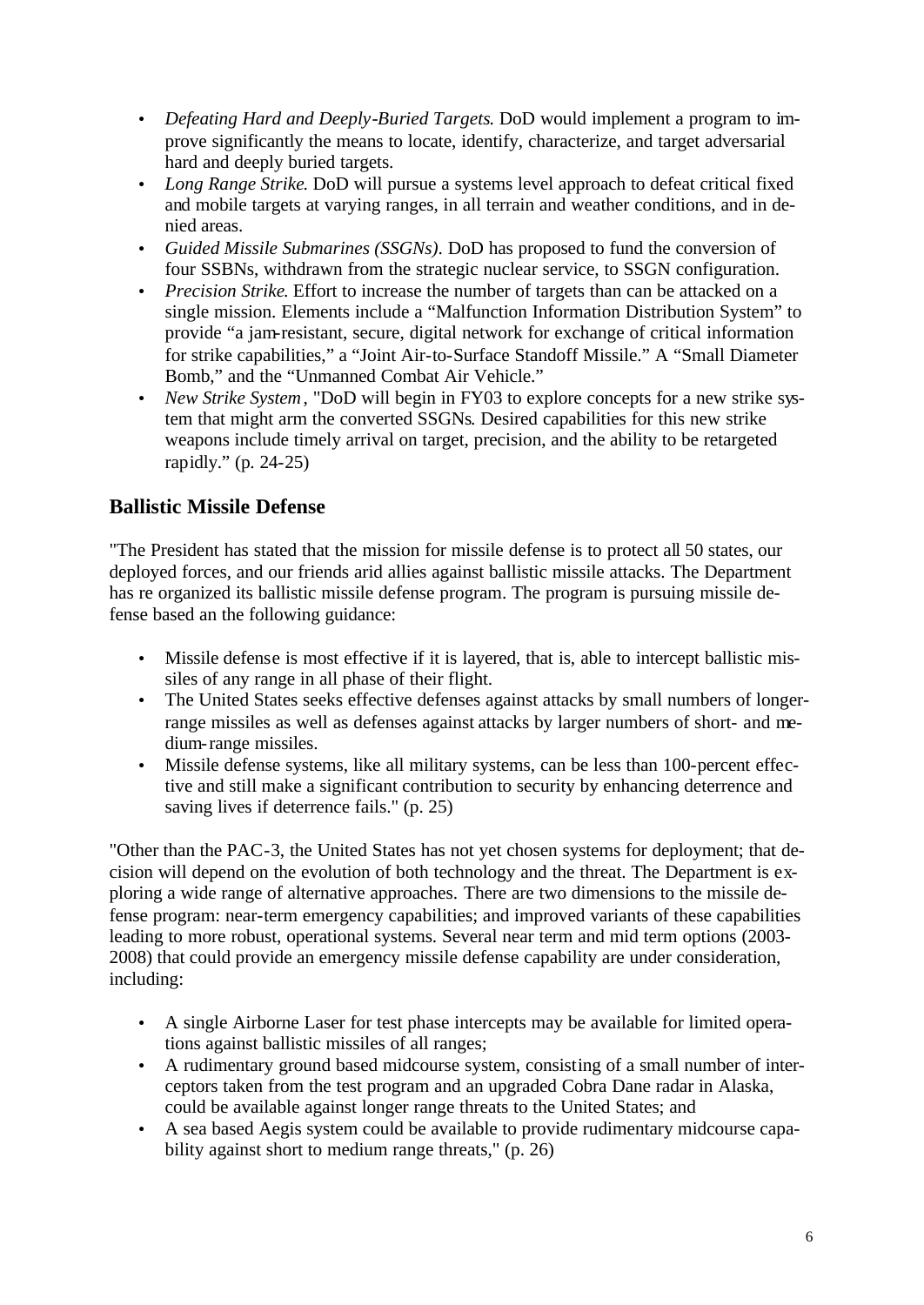"Based on the technical progress of these systems, the United States could deploy operational capabilities beginning in the 2006-2008 period including:

- 2-3 Airborne Laser aircraft
- Additional ground eased midcourse sites
- 4 sea-based midcourse ships
- terminal systems, able to defend against shorter range threats. PAC 3, which began deployment in 2001, and THAAD, which could be available by 2008." (p. 26)

"DOD will develop the low orbit constellation of SBIRS Low satellites to support missile defense. This system will provide capabilities to track enemy ballistic missiles and to assist in the discrimination of reentry vehicles and other objects in flight." (p. 29)

#### Command and Control Intelligence

[the Secretary of Defense] "established a Federal Advisory Committee (FAC) to conduct an independent, end to end review of all activities involved in maintaining the highest standards of nuclear weapons safety, security, control, and reliability" This "End to End Review" was conducted concurrently with the NPR but was alit completed before the NPR deadline. While the review is not yet final, the FAC presented an "urgent preliminary finding to the Secretary subsequent to the events of September 11 identifying the need to expand the current nuclear command and control (C2) architecture to a true national command and control conferencing system." (p. 26)

"The attacks of September 11 dramatically highlighted the requirement for secure, wideband communications between fixed and mobile command centers and national decision makers. The Department is developing a secure wideband communications architecture and procedures … The Department will initiate a satellite communications system in FY03, the Advanced Wideband System (AWS), that incorporates interoperable laser communications and will be designed to meet the needs of the defense and intelligence community far wideband tactical, protected tactical (replaces Advanced EHF satellites) broadcast, and relay communications with a planned system first launch during FY09. The Department supports the effort to implement a secure, wideband capability on all strategic C2 platforms. Wideband complements, but does not replace, the requirement for assured, survivable,, and enduring nuclear C2." (p. 27)

The "2001 Emergency Supplemental Appropriations Act for Recovery from and Response to Terrorist Attacks on the United States" provided immediate upgrades to aircraft for national leadership, and the Department has programmed funding for additional wideband upgrades including the E-4 National Airborne Operations Center aircraft.

"Three Advanced Extremely High Frequency (AEHF) spacecraft are planned for an initial operating capability of FY08 that will provide nuclear survivable (e.g. against high altitude electromagnetic pulse), anti jam, low and medium data rate communications to strategic and tactical users"

"The Department will initiate in FY03 an Extremely High Frequency (EHF) communications satellites program primarily for national and strategic users requiring nuclear protected communications in the mid latitude and polar regions with a planned first launch during FY09. Survivable, jam resistant, secure voice conferencing among principal nuclear C2 decision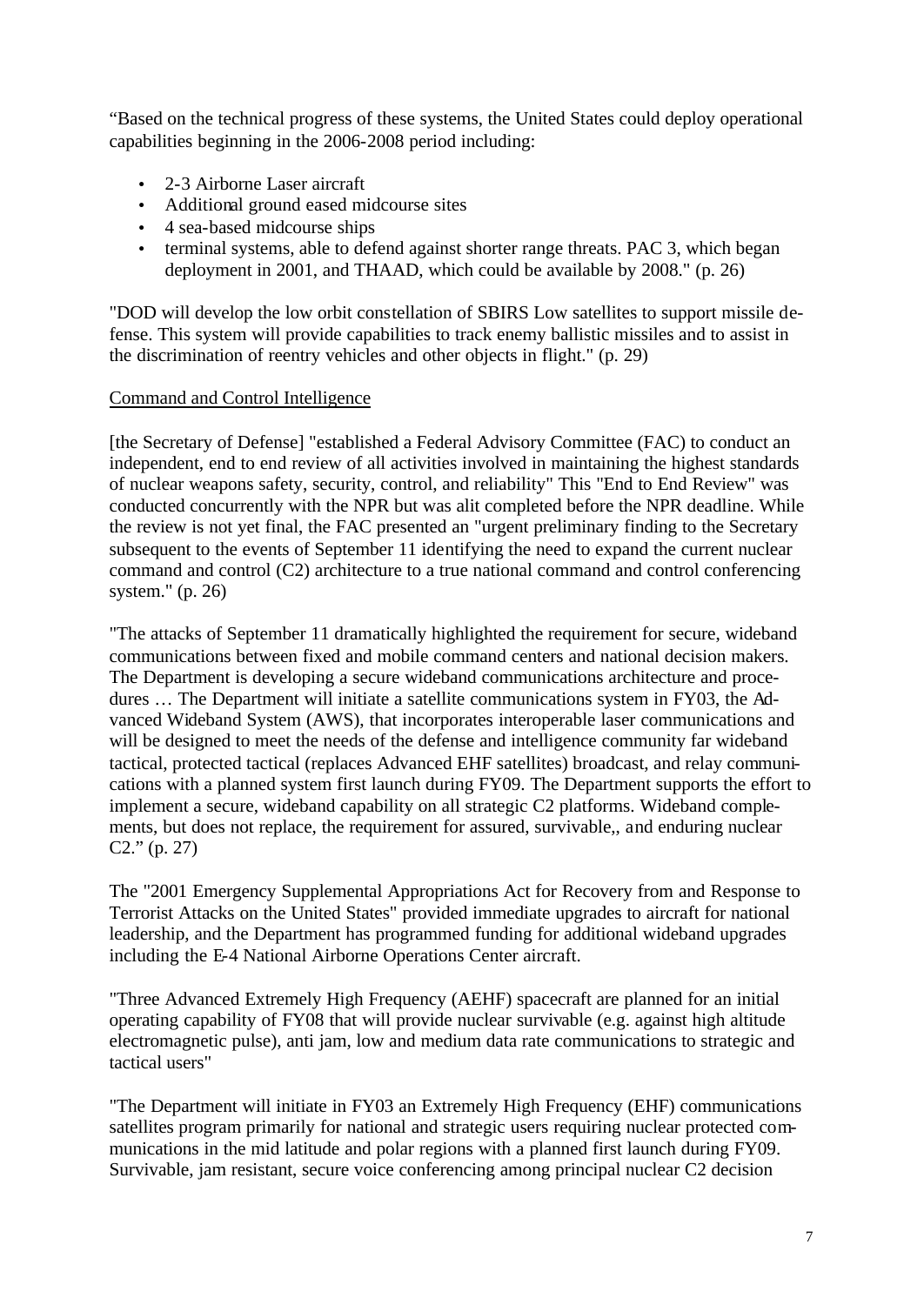makers remains essential to facilitate discussions of tactical warning and assessment, response option, and force management." (p. 27)

". . . substantial investment in nuclear C2 cryptographic systems ... new nuclear C2 capabilities must be leveraged with new technologies (p. 27)

#### Intelligence

"Significant capability shortfalls currently exist in: finding and tracking mobile and relocatable targets and WMD sites: locating, identifying, and characterizing hard and deeply buried targets (HDBTs); [and] providing intelligence support to Information Operations and federated intelligence operations " (p. 28)

"To provide continuous and persistent intelligence, surveillance, and reconnaissance of critical regions,, the Department proposes to develop in its FY03-07 FYDP a "system of systems that consists of space, airborne, surface, and subsurface capabilities. Sensors for this system will include a mix of phenomenology, allow for agile and flexible response, and operate across the electro-magnetic spectrum" (p. 28)

"New concepts far: persistent surveillance from air and space based platforms including hyper-spectral imaging, are proposed in the FY03 budget. (ibid).

"Intelligence for Information Operations (IO). Information Operations targeting, weaponeering, and execution requires intelligence collection of finer granularity and depth than is currently available. The intelligence community lacks adequate data on most adversary computer local area networks and other command and control systems. Additionally, there is limited analytical capability to exploit these networks using IO tools. Investments must continue in order to upgrade and, populate the Modernized Integrated Database to gable mm effective IO targeting, weaponeering, and combat assessment essential to the New Triad."

### **Adaptive Planning (p. 29)**

"The current nuclear planning system, including target identification, weapons system assignment, and the nuclear command and control system requirements, is optimized to support large, deliberately planned nuclear strikes. In the future, as the nation moves beyond the concept of a large, Single Integrated Operational Plan (SIOP) and moves toward more flexibility, adaptive planning will play a much larger role."

"Deliberate planning creates executable war plans, prepared in advance, for anticipated contingencies. Adaptive planning is used to generate war plans quickly in time critical situations. Deliberate planning provides the foundation for adaptive planning by identifying individual weapon/target combinations that could be executed in crises."

"For contingencies for which no adaptive planning has been done, fully adaptive planning will be required, The desire to shorten the time between identifying a target and having an option available will place significant stress on the nuclear planning process as it currently exists. Presently 12-48 hours is required to develop a plan to attack a single new target, depending on the weapon system to be employed. A more flexible planning system is needed to address the requirements of adaptive planning."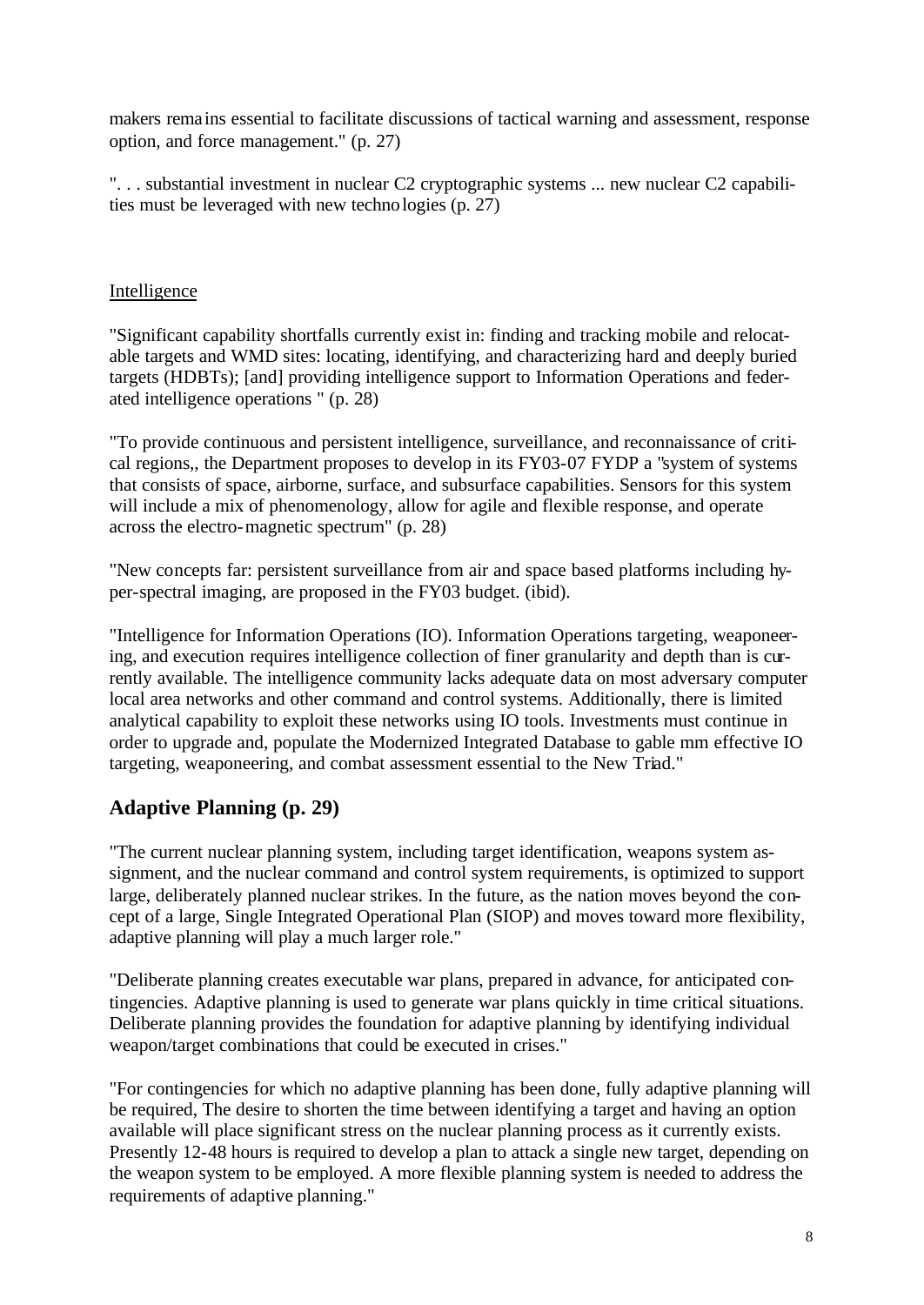"To make the Strategic Warfare Planning System (SWPS) more responsive to adaptive planning scenarios, a comprehensive SWPS Transformation Study has been initiated and is being conducted by U.S. Strategic Command. Results will be available in late spring 2002. To meet the requirements of adaptive planning, an upgrade of the existing nuclear C2 architecture is needed.

#### **DOD Infrastructure Issues**

"DOD has identified shortfalls in current infrastructure sustainment programs far nuclear platforms. These include the following: solid rocket motor design, development and testing technology for current and future strategic systems; improved surveillance and assessment capabilities; command and control platforms and systems; and design, development, and production of radiation hardened parts." (p. 30)

"In support of this effort, the **Defense Science Board Task Force on System Technology for the Future U.S. Strategic Posture** is considering strategies for enhancing the ability of the U.S. technology base to deal with or hedge against uncertainties in the nature and timing of potential strategic threats, the capability of the technology and industrial base to respond in a timely manner, and the adequacy and responsiveness of science and technology programs related to possible future strategic capabilities. In addition, the **U.S. Strategic Command Advisory Group on Strategic Platforms** is addressing weapon system viability arid nuclear force readiness." (p. 30)

#### **The Current U.S. Nuclear Warhead Infrastructure**

"Underinvestment in the infrastructure - in particular the production complex - has increased the risks that if substantial problems in the stockpile are discovered, future options to refurbish or replace existing designs will be limited. For example, although an interim pit production capability will be established later in this decade, no current capability exists lo build arid certify plutonium pits, certain secondary components, or complete warheads." (p. 30)

"The need is clear far a revitalized nuclear weapons complex that will: ...be able, if directed, to design, develop, manufacture, and certify now, warheads in response to new national requirements; and maintain readiness to resume underground nuclear testing if required." (p. 30)

#### **Stockpile Maintenance**

"DOD and NNSA are in the preliminary stages of determining the requirements for nuclear warheads for the New Triad. As the New Triad is developed and fielded, DoD and NNSA will have to reassess how the warheads in the stockpile are characterized. At present, the warhead stockpile is divided into two categories: active and inactive:

- Active stock pile warheads are maintained in a ready for use configuration with tritium and other limited life components installed. They incorporate the latest warhead modifications. The active stockpile includes all deployed warheads, warheads for the responsive force, and logistics spares for each warhead type.
- Inactive stockpile warheads do not have limited life components installed, and may not have the latest warhead modifications. These warheads serve a number of purposes ranging from reliability replacements that act as a hedge against the discovery of a. problem with a large number of active warheads, to the more predictable replacement of warheads consumed by qua lity assurance and reliability testing. This hedge is re-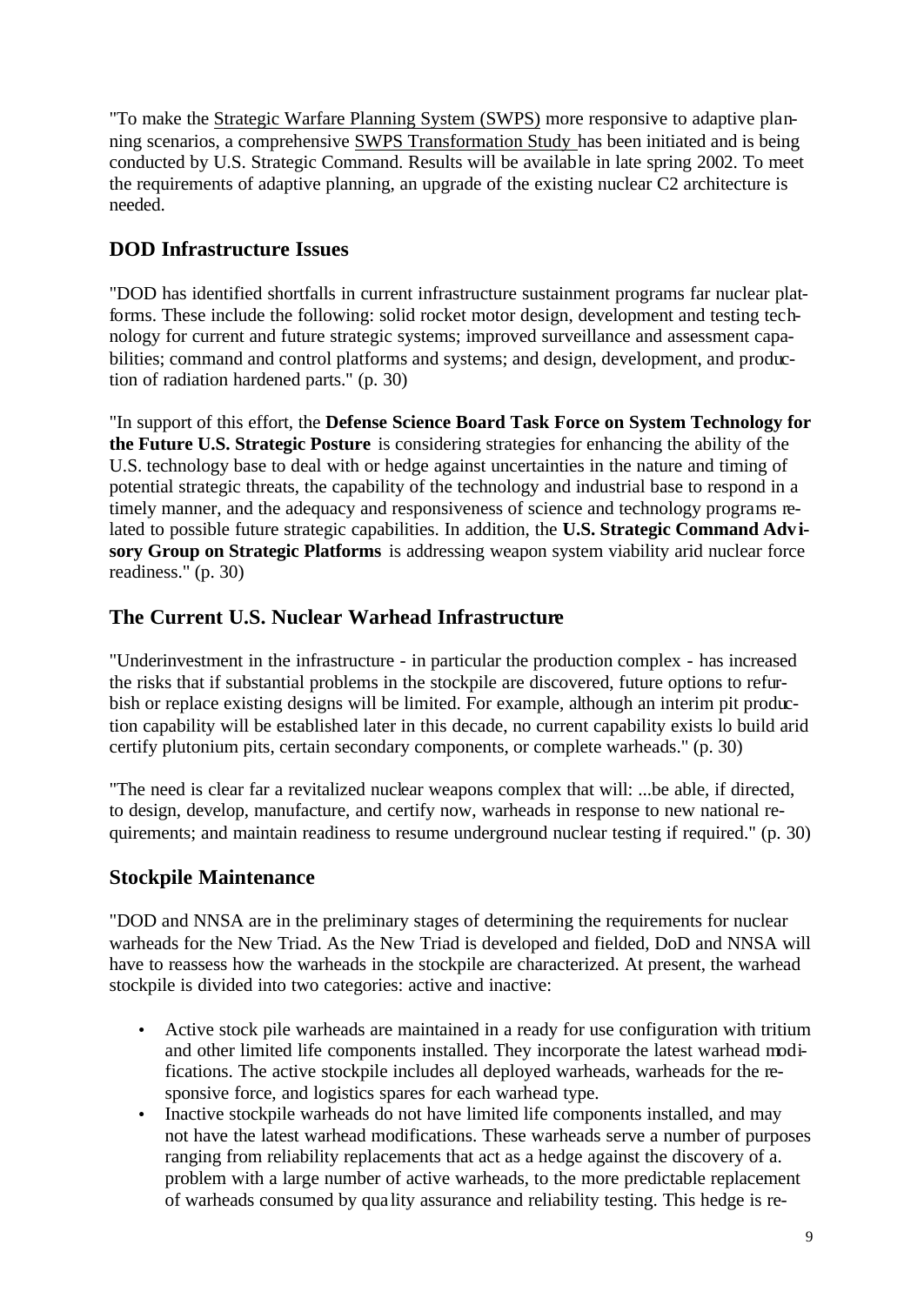quired because the United States will not have, for a decade or more, the capacity to produce certain new components for warheads. The time it would take to deploy warheads in the inactive stockpile depends on the delivery system, and availability of tritium gas and other limited-life components. These warheads or their components could also be used to provide new capabilities. This time would range from weeks in the case of bombers, to years in the case of ICBMs." (p. 31-32)

"There are almost 8,000 warheads in the active stockpile today. As the initial nuclear warhead reductions are implemented, some warheads will be transferred from the active to the inactive stockpile. For example, the removal from strategic service of the 4 SSBNs will result in the transfer of over 700 W76 warheads to the inactive stockpile. By 2012 approximately 3,000 warheads, now in the active stockpile, are planned to be transferred to the inactive stockpile or retired." (p. 32)

"Some of the W87 Peacekeeper warheads will be redeployed on Minuteman ICBMs under the Safety Enhanced Reentry Vehicle (SERV) program Each W87 warhead will displace one W62, or three W78 warheads currently deployed on Minuteman. To provide warhead diversity in the force, some SERV modified Minuteman missiles would carry the W79 warhead. A number of W78 and W87 warheads will be retained as reliability replacements and surveillance assets to support the responsive force. In addition, the W62 will be retired by the end of Fiscal Year 2009. (p. 32)

"The active stockpiles also includes the nonstrategic nuclear weapons."

"The United States will retain an inactive stockpile of nuclear weapons. The size of that stockpile is yet to be determined. It will be driven by the capacity of the nuclear weapon complex to refurbish and dismantle weapons. For example, today the complex can process - either refurbish or dismantle - roughly 350 weapons per year. If the NNSA's proposed plan is funded, that number should increase to roughly 600 per year." (p. 32)

"A major challenge for nuclear weapons programs over the next two decades will be to refurbish, and thereby extend the life of, at least seven types of nuclear warheads" [a table lists these as B61 -3, 4, 10; B61-7, 11; W76; W78; W80-0, 1; B83-0; B83-1; W87; and W88.]

#### **Restoring Production Infrastructure**

*"Warhead Assembly and Disassembly*:...Plans are underway to expand the capacity and capability of the Pantex Plant to meet the planned "workload for dismantlement and remanufacturing of existing weapons." (p. 33)

*"Uranium Operations*: At least seven to eight years of effort will be required to restore the capability to produce a complete nuclear weapon secondary at the Y-12 Plant in Tennessee. Qualified processes for some material and manufacturing steps are not currently in place. Plans are underway to expand the capacity and capability of the Y-12 Plant to meet the planned workload for replacing warhead secondaries, and other uranium components." (p. 33)

*"Plutonium Operations*: One glaring shortfall is the inability to fabricate and certify weapon primaries, or so-called "pits". Work is underway to establish an interim capability at Los Alamos National Laboratory late in this decade to meet current demand created by destruc tive surveillance testing on the W88 warhead. For the long term a new modern production facility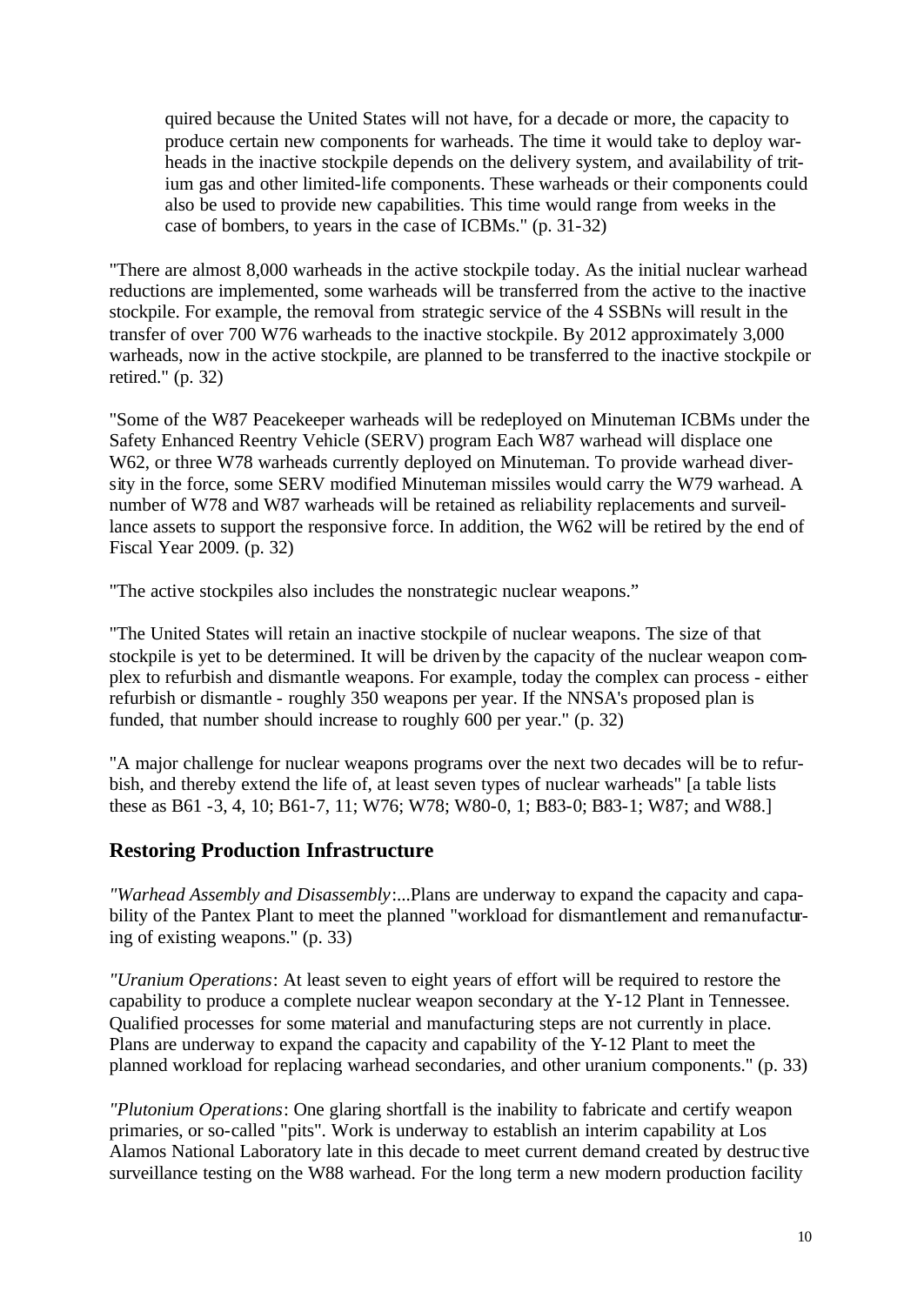will be needed to deal with the large scale replacement of components and new production." (p. 33)

*"Other Component and Material Production*:... Tritium production, halted since 1988, is programmed to resume in FY03 with first deliveries to the stockpile scheduled for FY06. Additionally, warhead refurbishment plans require modern facilities at Y-12's Special Materials Complex for manufacturing unique materials." (p. 14)

#### **NNSA Initiatives for Nuclear Weapons Programs**

"As a result of the NPR, NNSA will undertake several initiatives...

**Advanced Concepts Initiative**:...There are several nuclear weapon options that might provide important advantages for enhancing the nation's deterrence posture: possible modifications to existing weapons to provide additional yield flexibility in the stockpile; improved earth penetrating weapons (EPWs) to counter the increased use by potential adversaries of hardened and deeply buried facilities; and warheads that reduce collateral damage. (p. 34-35)

"To further assess these and other nuclear weapons options in connection with meeting new or emerging military requirements, the NNSA will reestablish advanced warhead concepts teams at each of the national laboratories and at headquarters in Washington. This will provide unique opportunities to train our next generation of weapon designers and engineers. DoD and NNSA will also jointly review potential programs to provide nuclear capabilities, and identify opportunities for further study, including assessments of whether nuclear testing would be required to field such warheads." (p. 35)

"The [Feb. 2001 Foster] Panel recommendation that DOE/NNSA assess the feasibility and cost of reducing the time [to resume testing] to 'well below the Congressionally-mandated one year' (sense of the Congress as expressed in the 1996 Resolution of Ratification for the START II Treaty) was addressed as part of the NPR." (p. 35)

"Test Readiness is maintained principally by the participation of nuclear test program personnel in an active program of stockpile stewardship experiments carried out underground at the Nevada Test Site (NTS). There are two concerns about the current test readiness program."

"First, ... the current 2-3 year test readiness posture will not be sustainable as more and more experienced test personnel retire. Not all of the techniques and processes required to carry out underground nuclear tests - including nuclear diagnostic instrumentation, containment, design and emplacement of diagnostic equipment in a vertical shaft, drillback and radiochemical analysis are exercised with the subcritical experimentation work carried out a the NTS. As experienced personnel retire, it will become more difficult to train new people in these techniques, farther degrading test readiness. This argues for an approach in which all key capabilities required to conduct underground nuclear tests are identified and exercised on projects making use of a variety of nuc lear testing related skills." (p. 35-36)

"Second, the 2-3 year posture may be too long to address any serious defect that might be discovered in the future."

"Given the certainty of surprise in the future and the broad spectrum of threats, the United States also must have the capability to understand the technological implications of nuclear weapon concepts and countermeasures tested by other states, to ensure that U.S. weapons and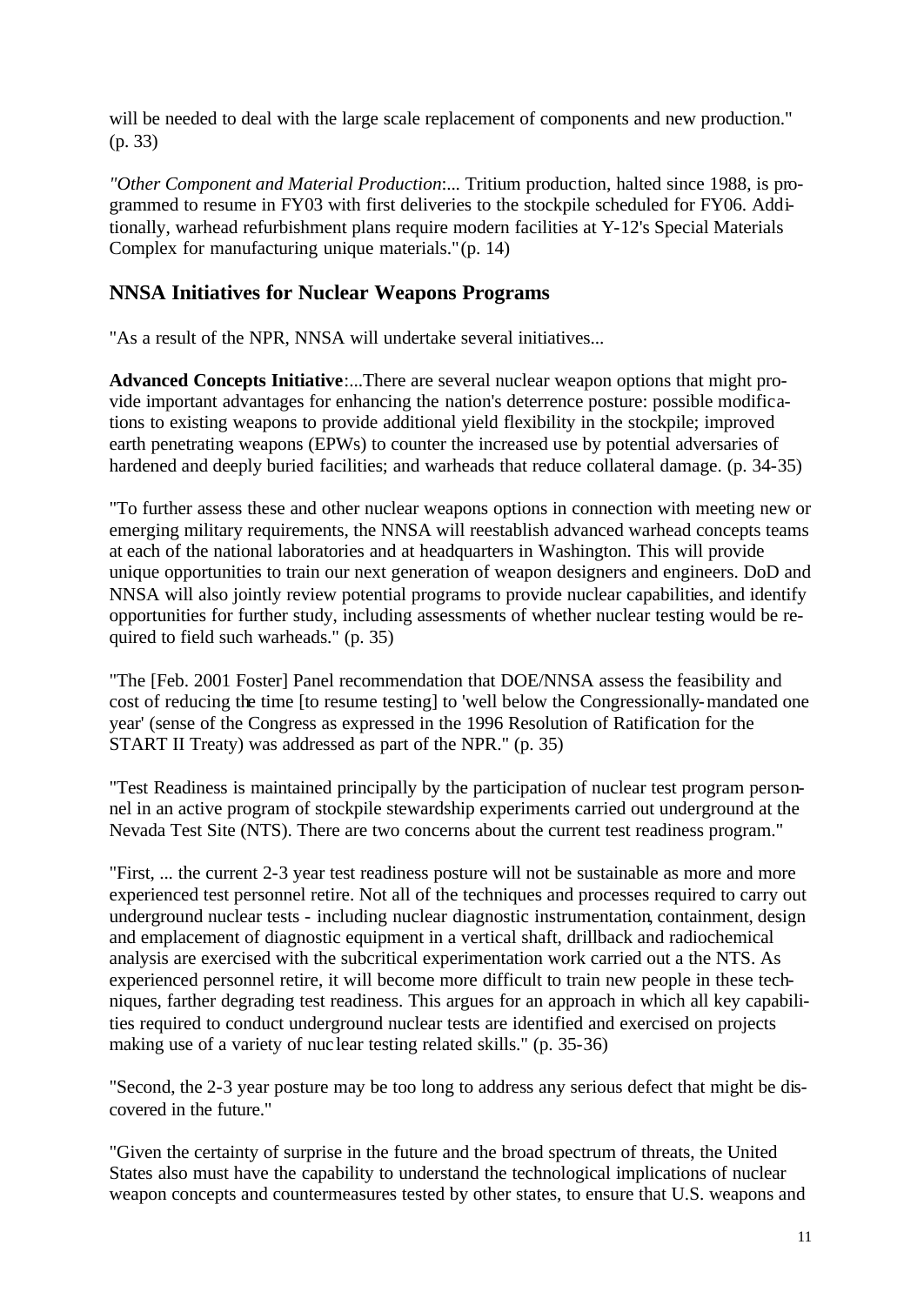delivery platforms (including advanced conventional strike systems) perform effectively. If necessary, this will enable the United States to initiate research into whether it needs to develop an entirely new capability one that it not a modification of an existing weapon in time to address the threat." (p. 36)

"To address these concerns... NNSA proposes over the next three years to enhance test readiness by: augmenting key personnel and increasing their operational proficiency; beginning the mentoring of the next generation of testing personnel; conducting additional field experiments including additional subcritical experiments and test related exercises of appropriate fidelity; replacing key underground test unique components (e.g. Field Test Neutron Generators); modernizing certain test diagnostic capabilities; and decreasing the time required to show regulatory and safety compliance. DoD and NNSA will work to refine test scenarios and evaluate cost/benefit tradeoffs in order to determine, implement, and sustain the optimum test readiness time chat best supports the New Triad." (p. 36)

Meeting Warhead Production Commitments to DoD . ...A key capability that must be recovered is manufacture of plutonium pits. In addition to our efforts to establish a limited production capability at Los Alamos, NNSA will accelerate preliminary design work on a modern pit manufacturing facility so that new production capacity can be brought on line when it is needed." (p. 36)

### **People with Critical Skills**

The DoD and NNSA will jointly support opportunities that provide end-to-end demonstration of integrated capabilities involved with warhead design, development, manufacturing, and warhead/weapon integration. A key objective is to exercise critical skills for adapting warheads to DoD weapon delivery systems; ...NNSA will include the following as goals for the new Advanced Concepts Initiative:

- Transfer of warhead design knowledge from the current generation of designers to the next generation
- Exercise of DoD/NNSA program integration skills.

### **Nuclear Force Sustainment and Modernization**

"No plans to phase out [dual capable] F-15E; Phase out F-16 once dual capable JSF is deployed."

[Concerning ICBMs] "The focus of the Department's efforts are to extend the life of the MM III weapons system until 2020 while beginning the requirements process for the next generation ICBM"

A comprehensive set of sustainment programs are planned or underway:

- Guidance Replacement Program (GRP) Propulsion Replacement Program (PRP)
- Propulsion System Rocket Engine (PSRE) life extension program ("replaces aging components in the past boost vehicle")
- Rapid Execution and Combat Targeting (REACT) service life extension program
- Environmental Control System (ECS)
- Safety Enhanced Reentry Vehicle (SERV) program.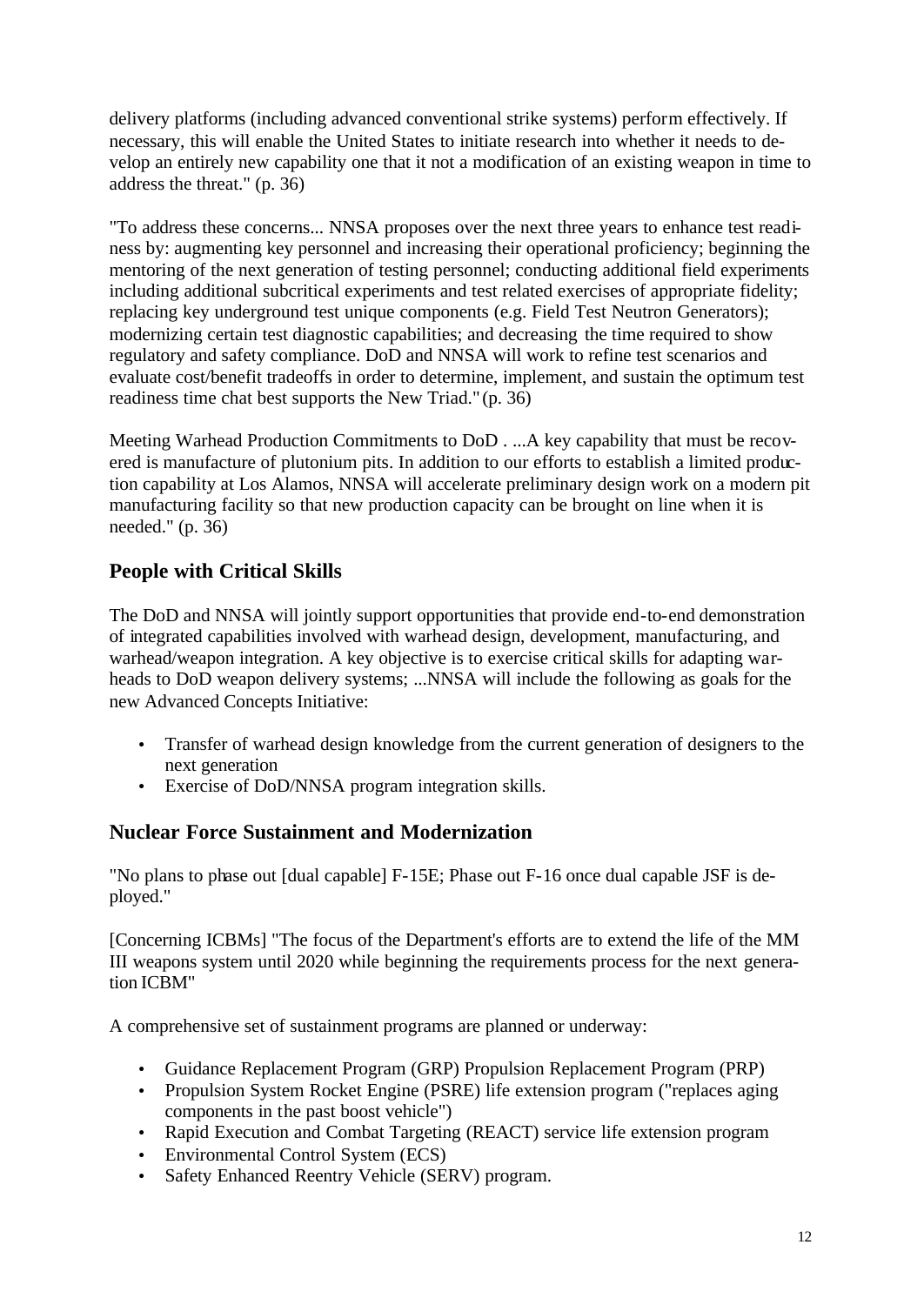"The SERV program reconfigures the MM III ICBM to carry the Mk21 reentry vehicle which is currently deployed on Peacekeeper missiles." (p. 41)

"Peacekeeper deactivation will occur over a 36 Month period [beginning in FY03] with missiles remaining on alert and fully mission capable throughout the deactivation period. ...The Department analyzed the role of the Peacekeeper against projected threats in the post Cold War environment and judged that its retirement would not have an adverse effect on the sufficiency of US nuclear forces. DoD plans to retain the booster stages for potential future uses such as space launch or target vehicles." (p. 41)

"**Follow on ICBM**: The Air Force Systems Command (AFSPC) led the Ballistic Missile Requirements (BMR) Study (1998 to 2000) which documented a number of needs beyond the current baseline ICBM mission, such as extended range, trajectory shaping, strategic relocatable targets, and hardened deeply buried targets, that the next generation ICBM could address. The Land Based Strategic Nuclear Deterrence Mission Needs Statement (MNS) drew from the analysis done in the BMR study in documenting the need for ICBMs beyond 2020. To expand on the MNS and address alternatives for the follow on ICBM, AFSPC plans to conduct an analysis of alternatives in FY04 and FY05 with. an IOC by 2018. This work will ensure the requirements generation process and the acquisition process remain on track far the future ICBM force." (p. 41)

"**Trident SSBN**: . ..The Administration intends to convert four SSBNs from the current force of 18 submarines to carry special operations forces as well as conventional cruise missiles. Achieving this force structure also requires converting four of the eight Trident I (C 4) SSBNs to carry the Trident D 5 missile. The Navy has extended the Trident hull life to 44 years. This in turn will require the DoD to extend the service life of the D 5 SWS [Strategic Weapons System] as well. The first of the 14 Trident SSBNs remaining in service will he retired in 2029."

"**Trident II SLBM**: ... DoD will fund the D-5 Life Extension Program, which continues production of D-5 missiles, and upgrades the guidance and missile electronics systems on existing missiles. The continued production of additional D 5 missiles is needed in order to prevent a shortage of missiles in the next decade." (p. 42)

"**Follow on SSBN**: ... DoD assumes the continued requirement for a sea based strategic nuclear force. Therefore, the timeframe when the next generation SSBN will need to be deployed is about 2029 when the first of the remaining operational Trident SSBNs is planned to be retired. The Navy is currently studying two options for future follow on SSBNs: (1) a variant of Virginia class nuclear attack submarines (SSN); and (2) a dedicated SSBN (either a new design or a derivative of the Trident SSBN) ... If the decision is made to develop a new dedicated SSBN, a program would have to be initiated around 2016 to ensure that a new platform is available in 2029." (p. 42)

"**Follow on SLBM**. A new SLBM would be needed in about 2029 to match the schedule for a follow on SSBN. The Navy has begun studies to examine range payload requirements and missile size, but no specific plans for a follow on SLBM at this point other than extending the service life of the Trident D 5." (p. 42)

"**Common Missile**. The Department of Defense doe not plan to pursue a common ICBM/SLBM ballistic missile at this time. However, the Air Force and Navy are currently cooperating in research and development on common technologies related to current and fu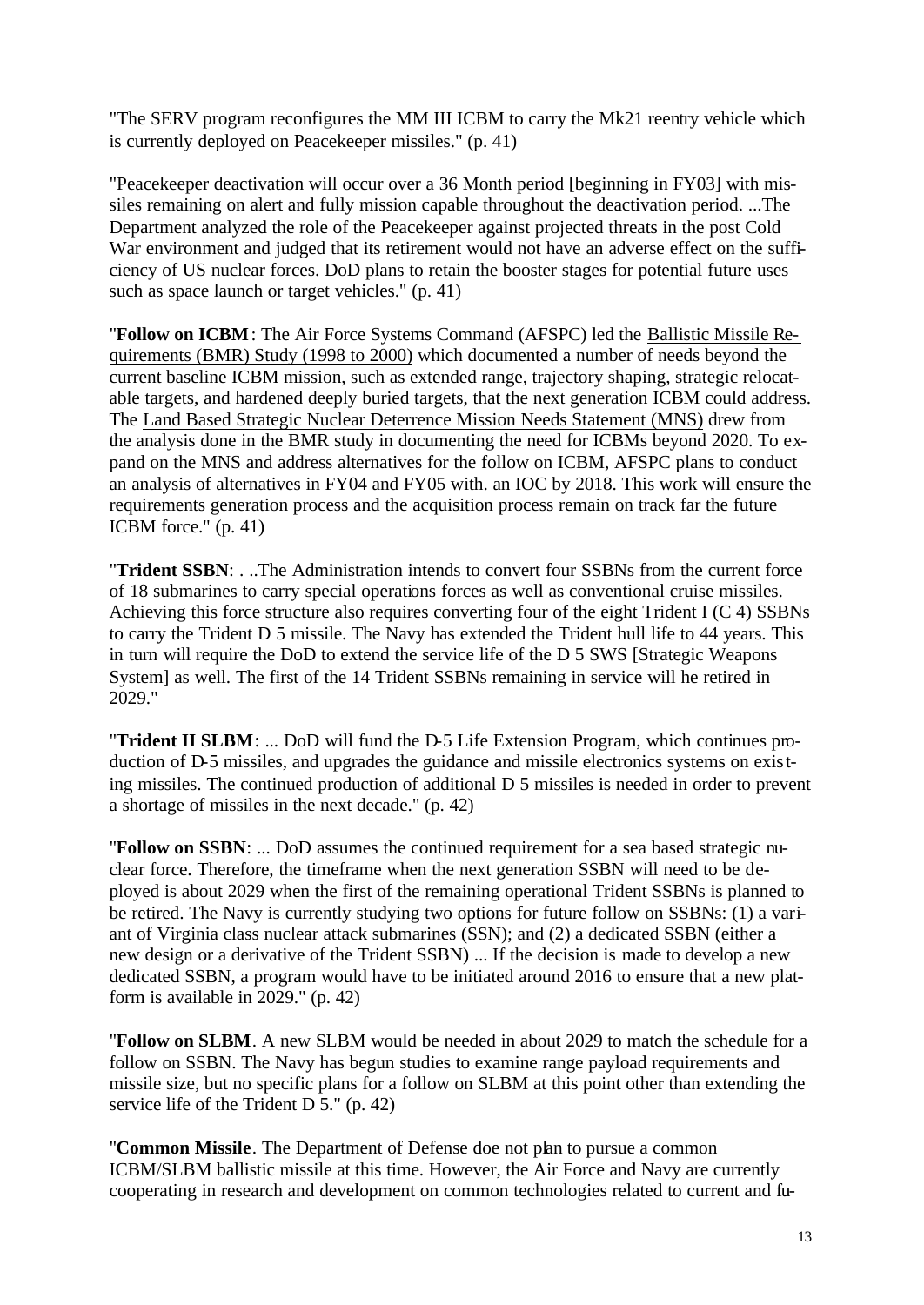ture ballistic missiles the Guidance Applications Prograrn (GAP), Reentry Systems Applications Program (RSAP), Propulsion Applications Program (PAP), and Technology for the Sustainment of Strategic systems (TSSS) Programs." (p. 42-43)

#### **Heavy Bombers/Air Launched Cruise Missiles (p. 43)**

**Strategic Bombers**. The Air Force plans to keep the current B-2 and B-52 fleet operational far another 35-40 years. An aggressive sustainment and modernization effort for both pla tforms is required to support this plan. In particular, upgrades to Communications, avionics, processors, radar systems, displays, and navigation equipment are essential to keep the fleet affordable and operationally relevant throughout this period.

"Assured, worldwide, survivable two way connectivity between the National Command Authorities and the strategic bomber force is a fundamental element of strategic command and control. B-52s and B-2s must transition to Advanced Extremely High Frequency (AEHF) satellite communications in order to ensure continued Connectivity with National Command elements."

"Situational Awareness (SA) and electronic countermeasures (ECM) remain the highest priority B-52 upgrades. The inability to adapt to and counter threats, the high failure rate of SA and ECM equipment components, parts obsolescence, and a vanishing vendor base severely limit the B-52's ability to operate in a combat environment. To that end, the Electronic Countermeasure Improvement, Situational Awareness Defense Improvement, and Low-Mid Band Jammer replacement programs are essential to ensuring the B-52 remains a viable combat asset beyond 2006."

The B-52 also requires a highly reliable and accurate navigation system to conduct worldwide tasking and nuclear weapons deliveries. The Inertial Navigation system (INS) represents the heart of the B-52 navigation suite but is reaching the end of service life and is increasingly cost prohibitive to support. The Avionics Mid-Life Improvement program addresses this issue by replacing the INS and other obsolete B-52 avionics components required for precision navigation and weapons delivery."

Several upgrades are currently underway on the B-2. These upgrades include AHFM (Alternate High Frequency Material) which improves the ability to maintain the low observable materials of the aircraft: UHF/SATCOM upgrade; JASSM upgrade; Mk-82 Smart Bomb Rack Assembly upgrade; and Link-16 upgrade.

"**Air Launched Weapons Systems**. The Air Force recently determined that its current force of cruise missiles can be sustained until 2030." (p. 43)

"**Follow on Strategic Bombers** " Based on current estimates, "a new bomber will need to be operational by approximately 2040. A need for additional or improved bomber capabilities could, however, move the 'need date' closer to the present... The Air Force recently funded a science and technology effort for the Long Range Strike Aerospace Platform X to further explore options." (p. 43-44)

"**Follow on Air Launched Weapon Systems**. There are no plans at this time fear a follow on nuclear ALCM... However, conventional cruise missile programs (such as the Extended Range Cruise Missile) are planned that could support an accelerated timetable if necessary, but would have to be modified to carry nuclear warheads."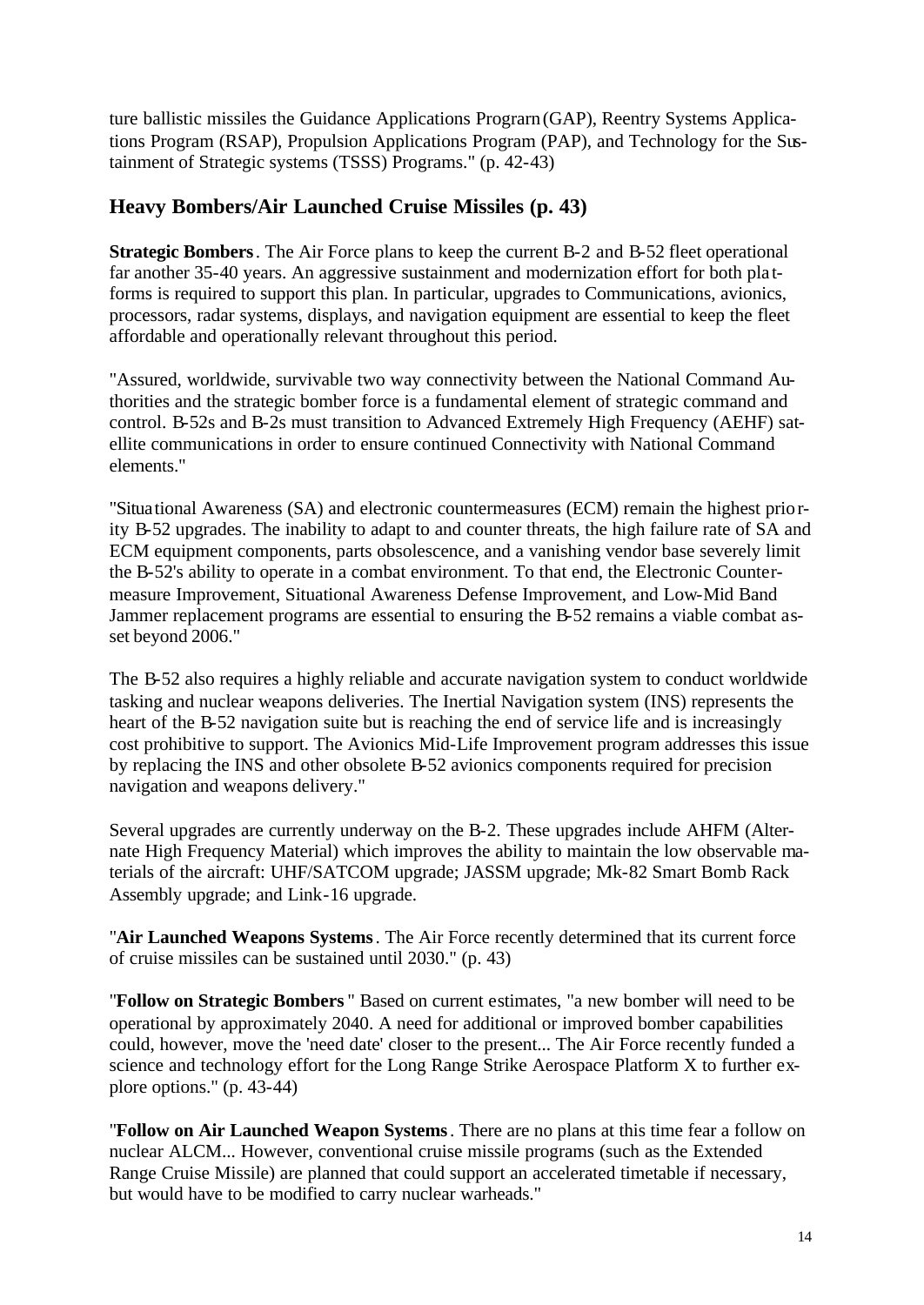**Dual Capable Aircraft**, DoD is considering options and their associated costs to either extend the life of the dual capable F-16C/Ds and F-15Es or make a block upgrade to the Joint Strike Fighter (JSF) aircraft... The Operational Requirements Document for the JSF requires that initial design permit nuclear capability to be incorporated at a later date (after IOC, currently scheduled for 2012) at an affordable price.

"Dual capable aircraft and nuclear weapons in support of NATO. DoD will not seek any change to the current posture in FY02 but will review both issues to assess whether any modifications to the current posture are appropriate to adapt to the changing threat environment. A plan is already underway to conduct a NATO review of U.S. and allied dual capable aircraft in Europe and to present recommendations to Ministers in summer of 2002. Dual capable aircraft and deployed weapons are important to the continued viability of NATO's nuclear deterrent strategy and any changes need to be discussed within the alliance." (p. 44)

**Tankers** The current fleet of KC-135s will be operational for the next 35-40 years. The aging fleet, will begin a long phased retirement starting in 2013 and continuing until approximately 2040, The Air Force anticipates constant upgrades to avionics, displays, and navigation equipment over the coming years. However, the current KC-135 fleet is not equipped with a survivable communications capability, limiting its effectiveness in a stressed environment. The Air Force is evaluating a follow on tanker in conjunction with a follow on common airframe air1ift and special missions platform. The service is also considering the lease or purchase of 100 off the shelf 767 tankers as an interim measure prior to the need to produce the KC-X replacement platform. In developing altematives, consideration needs to be given to the possibility that aircraft will operate in a nuclear, biological and chemical weapons environment." (p. 44-45)

**Robust Flight Testing, Aging, and Surveillance**. Air Force and Navy nuclear systems require robust flight testing programs to provide operationally representative data on weapon system performance and to predict weapon system reliability and accuracy... Currently, only the D 5 missile system fulfils the required annual flight tests." (p. 45)

"**Nuclear Warhaad Sustainment**... The active stockpile quantities will be sufficient to arm the operationally deployed and responsive nuclear force, and provide sufficient logistics spares. The inactive stockpile will consist of warhead types in the active stockpile plus the W84 and B83 Mod 0, which have no active stockpile counterparts. The W62 warhead will be retired in FY09." (p. 45)

"The NNSA his initiated a program to energize design work on advanced concepts at the three design laboratories, This initiative will be focused on evolving DoD requirements." (p. 46)

#### **Limitations in the Present Nuclear Force**

"Today's nuclear arsenal continues to reflect its Cold War origin, characterized by moderate delivery accuracy, limited earth penetrator capability, high yield warheads, silo and sea based ballistic missiles with multiple independent reentry vehicles, and limited retargeting capability."

"New capabilities must be developed to defeat emerging threats such as hard and deeply buried targets (HDBT), to find and attack mobile and relocatable targets, to defeat chemical or biological agents, and to improve accuracy and limit collateral damage. Development of these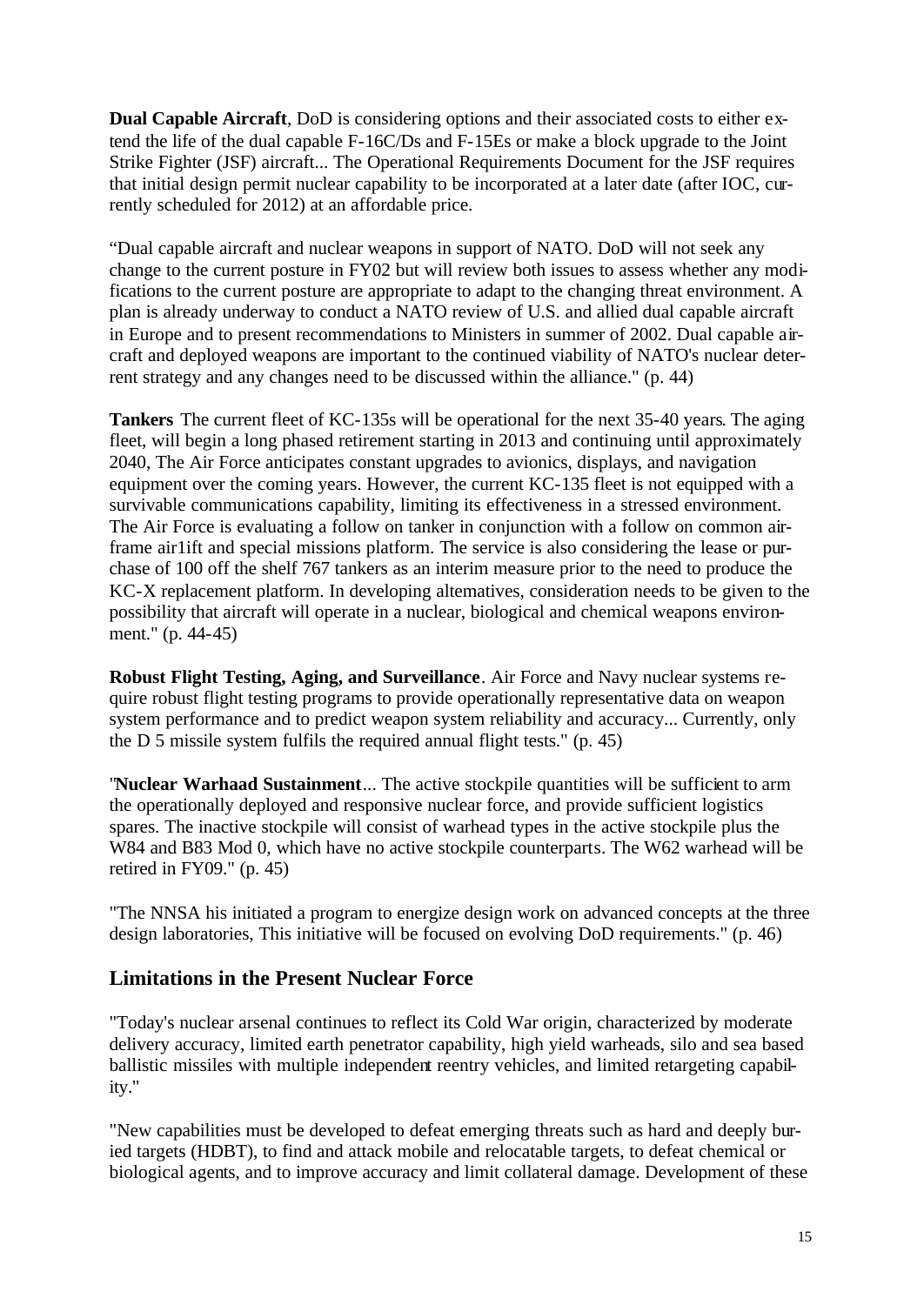capabilities, to include extensive research and timely fielding of new systems to address these challenges, are imperative to make the New Triad a reality."

### **Defeating Hard and Deeply Buried Targets**

"More than 70 countries now use underground Facilities (UGFs) for military uses. In June 1998, the Defense Science Board Task force on Underground Facilities that there are over 10,000 UGFs worldwide. Approximately 1,100 UGFS were known or suspected strategic (WMD, ballistic missile basing, leadership or top echelon command and control) sites. Updated estimates form DIA reveal this number has now grown to over 1,400. A majority of the strategic facilities are deep underground facilities. These facilities are generally the most difficult to defeat because of the depth of the facility and the uncertainty of the exact location. At present the United States lacks adequate means to deal with these strategic facilities. A detailed report on this issue was provided to the Congress recently (Report to Congress on the Defeat of Hard and Deeply Buried Targets, July 2001). (p. 46)

"To deny the enemy sanctuary in HDBTs requires timely identification and characterization of potential targets, realistic defeat alternatives, and accurate assessment of damage done by the attack. Achieving the desired level of capability requires the integration of Service and National systems into a robust, highly responsive system of systems capable of addressing the threat. Improved command and control and intelligence in support of the New Triad will be a key enabler to address this capability shortfall." (p. 47)

"In general, current conventional weapons can only 'deny' or 'disrupt' the functioning of HDBTs and require highly accurate intelligence and precise weapon delivery a degree of accuracy and precision frequently missing under actual combat conditions, Similarly, current conventional weapons are not effective for the long term physical destruction of deep, underground facilities. (p. 47)

"The United States currently has a very limited ground penetration capability with its only earth penetrating nuclear weapon, the B61 Mod 11 gravity bomb. This single-yield, nonprecision weapon cannot survive penetration into many types of terrain in which hardened underground facilities are located. Given these limitations, the targeting of a number of hardened, underground facilities is limited to an attack against surface features, which does not does not provide a high probability of defeat of these important targets." (p. 47)

"With a more effective earth penetrator, many buried targets could be attacked using a weapon with a much lower yield than would be required with a surface burst weapon. This lower yield would achieve the same damage while producing less fallout (by a factor of ten to twenty) than would the much larger yield surface burst. For defeat of very deep or larger underground facilities, penetrating weapons with large yields would be needed to collapse the facility." (p. 47)

"To defeat HDBT it is necessary to improve significantly U.S. means to locate, identify, characterize, and target HDBTs. This objective also requires deliberate pre-planned and practiced missions and the development and procurement of several types of conventional earth penetrating munitions. A number of Special Operations Forces and information capabilities will need to be developed to support this goal. Investment and organization will yield a new level of capability for the stated objectives by 2007, with new technologies deployed by 2012. One effort to improve the U.S. capability against HBDTs is a joint DoD/DOE phase 6.2/6.2A Study to be started in Apri1 2002. This effort will identify whether an existing warhead in a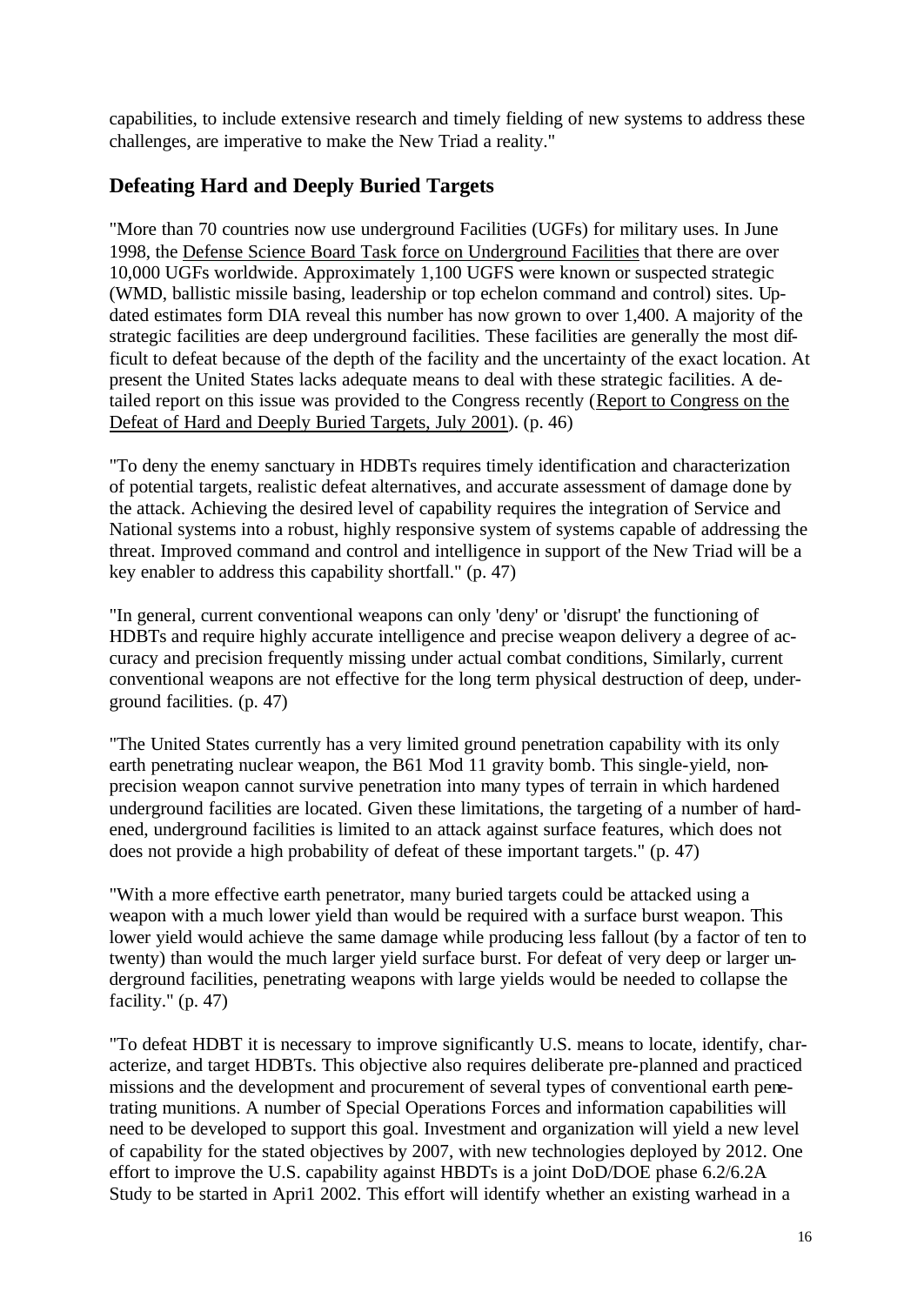5,000 pound class penetrator would provide significantly enhanced earth penetration capabilities compared to the B61 Mod 11." (p. 47)

### **Mobile and Relocatable Targets**

"One of the greatest challenges today is accounting for the location uncertainty of mobile and relocatable targets... To respond to this challenge, collection systems and techniques that defeat adversary relocation capabilities must be developed. Sensors must also be capable of defeating camouflage and concealment efforts and detecting and exploiting new command and control systems."

"To locate successfully and maintain track on mobile targets until a weapon can be planned and executed, several enhancements need to be made to the current collection capability. Today's satellite constellation is not optimized for the current and developing mobile target cha llenge. Planned improvements to this constellation would provide the capability to rapidly and accurately locate and track mobile targets from the time they deploy from garrison until they return. Sensors with rapid revisit or dwell capability over deployment areas combined with automated exploitation sides are required to provide this capability." (p. 47-48)

### **Defeat of Chemical and Biological Agents**

DoD and DOE efforts are underway to counter the asymmetric use of chemical and biological weapons (referred to as agent defeat). Agent Defeat Weapon (ADW) concepts are being evaluated to deny access to, immobilize, neutralize, or destroy chemical or biological weapons. Overcoming uncertainties in intelligence regarding agent production and storage locations as well as physical geometries of known facilities and contents appear to be the largest challenges. A variety of ADW concepts are currently under study, including thermal, chemical, or radiological neutralization of chemical/biological materials in production or storage facilities, as well as several types of kinetic penetrators to immobilize or deny use of those materials." (p. 48)

### **Improved Accuracy for Effectiveness and Reduced Collateral Damage**

"Desired capabilities for nuclear weapons systems in flexible, adaptable strike plans include options for variable and reduced yields, high accuracy, and timely employment. These capabilities would help deter enemy use of WMD or limit collateral damage, should the United States have to defeat enemy WMD capabilities." (p. 48)

#### **Nuclear Force Modernization**

"The Chairman of the Joint Chiefs of Staff has initiated a *Strategic Deterrent Joint Warfighting Capability Assessment* to characterize the requirements for nuclear weapon systems in the 2020 timeframe. The assessment is to be complete in early FY03." (p. 48)

"DoD, in coordination with the NNSA, will evaluate nuclear weapon options to increase weapon system effectiveness and flexibility and to limit collateral damage. Capability improvements are likely to be needed to correct the limitations of the existing nuclear forces." (p. 49)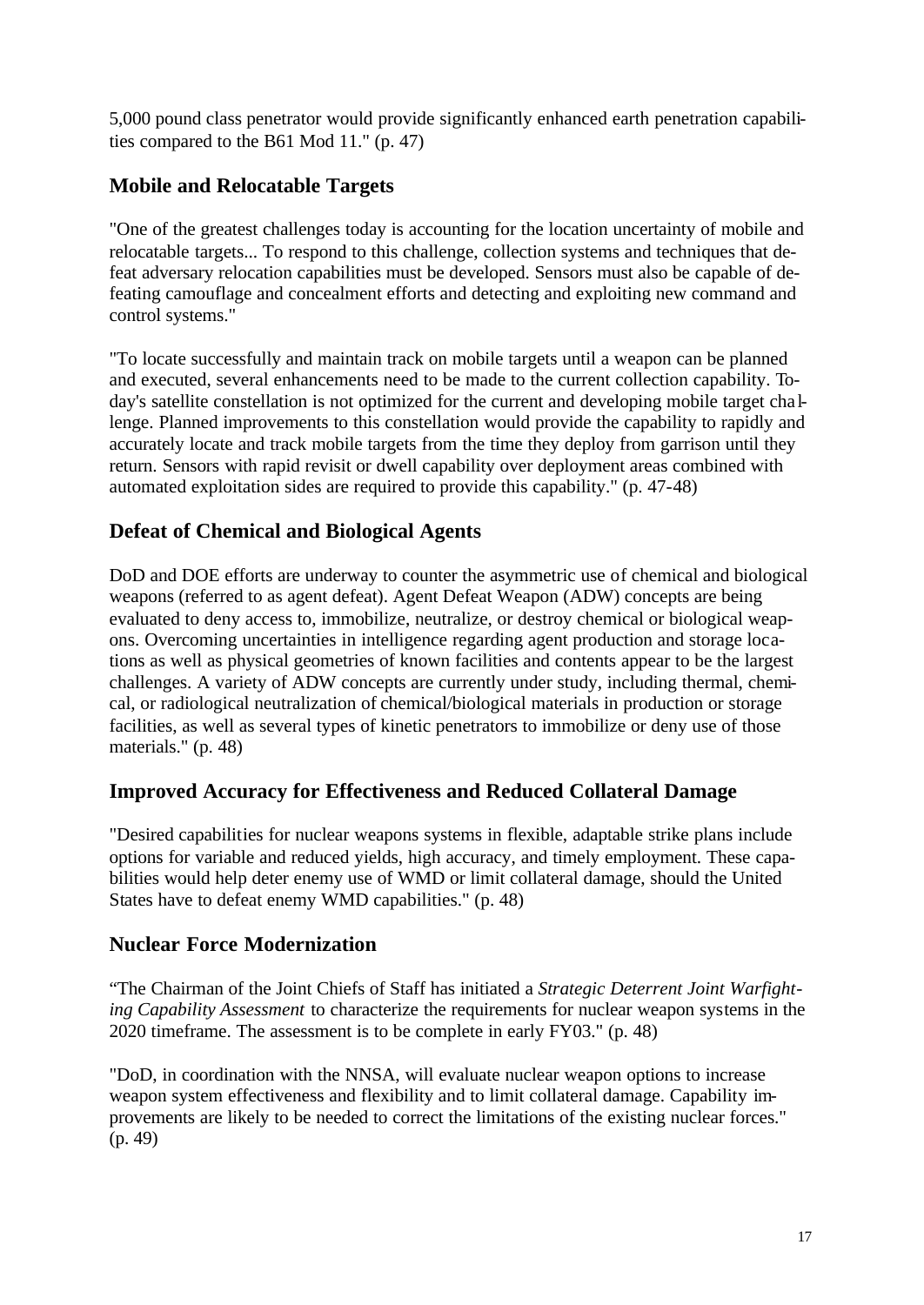### **V. NUCLEAR REDUCTIONS AND IMPLEMENTATIONS FOR ARMS CONTROL**

### **Initial Reductions**

"When these reductions [i.e. retire 50 Peacekeepers, remove 4 Trident SSBNs, and convert B-1's to solely conventional role] are complete in FY06, the number of U.S. operationally deployed strategic warheads will be reduced by about 1,300 warheads accountable under the START I Treaty (based on attribution rules at the time these decisions were made). The four Trident submarines that will be removed from service will remain accountable under the START I Treaty." (p. 51)

"The Department analyzed the role of the Peacekeeper against projected threats in the post Cold War environment and judged that its retirement would not have an adverse effect on the sufficiency of U.S. nuclear forces... Funding has been programmed, beginning in FY03, to retire these weapons in a phased approach to coincide with the Trident D-5 transition to the Pacific fleet and to retain and maintain the silos for future options. These silos, and the four Trident submarines converted to SSGNs, will remain accountable under the START I Treaty."

"Additional strategic nuclear reduction will be achieved by lowering the number of warheads assigned to the operationally deployed force. By the end of FY07, U.S. operationally deployed strategic nuclear warheads should total no more than 3,800. The drawdown of the operationally deployed strategic nuclear warheads will preserve force structure in that, aside from the Peacekeeper ISCBM and the four Trident SSBNs, no additional strategic delivery platforms are scheduled to be eliminated from strategic service. These reductions are to be completed between FY03 and FY07, and will result in approximately a 40% reduction in number of operationally deployed strategic nuclear warheads from the present."

### **Longer Term Reductions**

"With regard to additional reductions beyond FY07, the United States plans to decrease the number of warheads on its ballistic missile force by "downloading." Regarding bombers, reductions will be made by lowering the number of operationally deployed weapons, i.e. those available for loading at operational bomber bases."

"Warheads that will count as operationally deployed are: for ballistic missiles, the actual number of nuclear weapons loaded on the ICBMs or SLBMs; for bombers, those nuclear weapons located in weapon storage areas at bomber bases (except for a small number of spares)."

# **START II Treaty**

"...the Russian resolution of ratification, adopted in 2000, contains unacceptable provision contrary to the new strategic framework and establishment of the New Triad."

# **De-Alerting**

"U.S. forces are not on "hair trigger" alert and rigorous safeguards exist to ensure the highest levels of nuclear weapons safety, security, reliability, and command and control. Multiple,